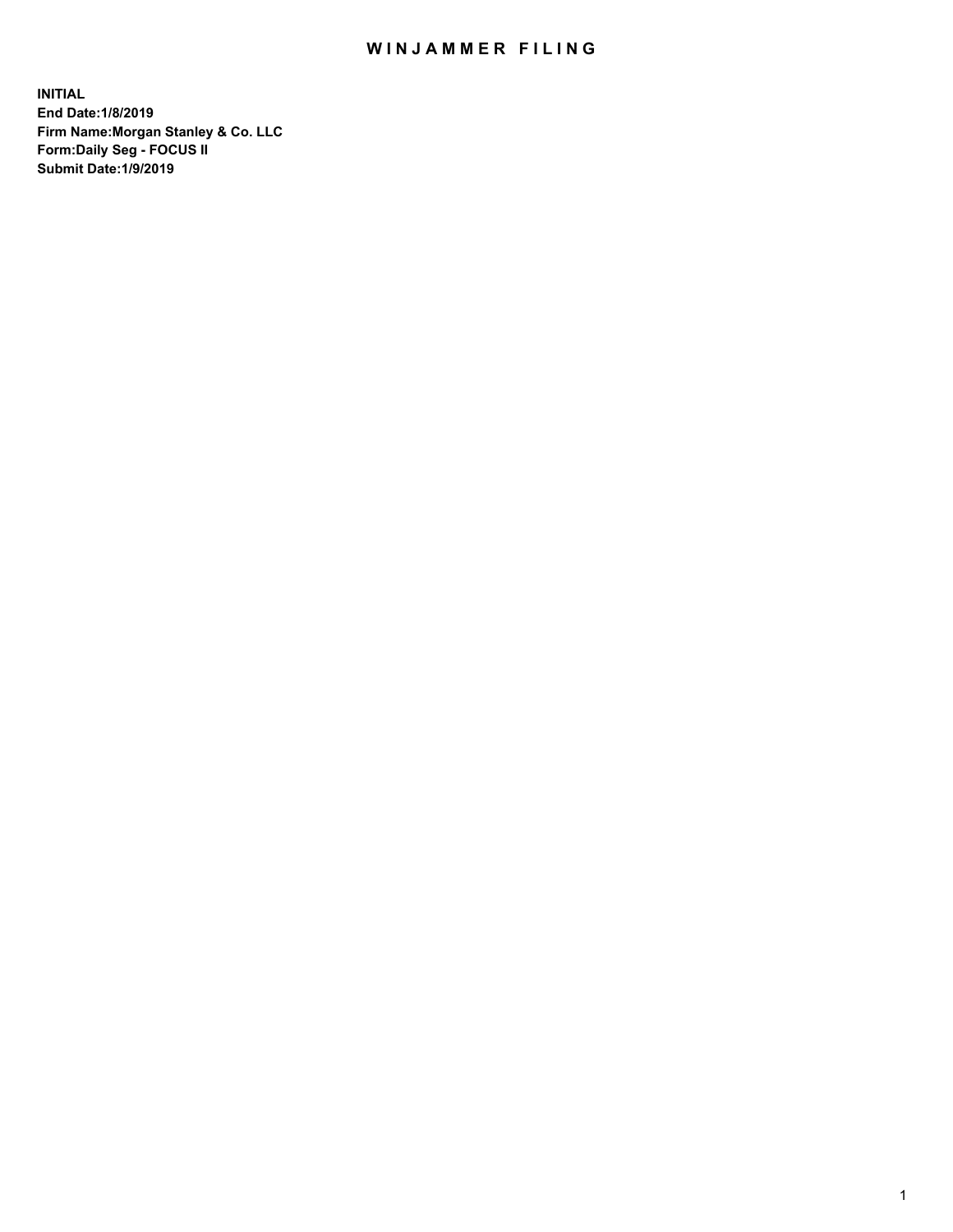**INITIAL End Date:1/8/2019 Firm Name:Morgan Stanley & Co. LLC Form:Daily Seg - FOCUS II Submit Date:1/9/2019 Daily Segregation - Cover Page**

| Name of Company                                                                                                                                                                                                                                                                                                                | Morgan Stanley & Co. LLC                                    |
|--------------------------------------------------------------------------------------------------------------------------------------------------------------------------------------------------------------------------------------------------------------------------------------------------------------------------------|-------------------------------------------------------------|
| <b>Contact Name</b>                                                                                                                                                                                                                                                                                                            | <b>Ikram Shah</b>                                           |
| <b>Contact Phone Number</b>                                                                                                                                                                                                                                                                                                    | 212-276-0963                                                |
| <b>Contact Email Address</b>                                                                                                                                                                                                                                                                                                   | Ikram.shah@morganstanley.com                                |
| FCM's Customer Segregated Funds Residual Interest Target (choose one):<br>a. Minimum dollar amount: ; or<br>b. Minimum percentage of customer segregated funds required:% ; or<br>c. Dollar amount range between: and; or<br>d. Percentage range of customer segregated funds required between:% and%.                         | 280,000,000<br><u>0</u><br>00<br>0 <sub>0</sub>             |
| FCM's Customer Secured Amount Funds Residual Interest Target (choose one):<br>a. Minimum dollar amount: ; or<br>b. Minimum percentage of customer secured funds required:%; or<br>c. Dollar amount range between: and; or<br>d. Percentage range of customer secured funds required between:% and%.                            | 140,000,000<br><u>0</u><br>0 <sub>0</sub><br>0 <sub>0</sub> |
| FCM's Cleared Swaps Customer Collateral Residual Interest Target (choose one):<br>a. Minimum dollar amount: ; or<br>b. Minimum percentage of cleared swaps customer collateral required:% ; or<br>c. Dollar amount range between: and; or<br>d. Percentage range of cleared swaps customer collateral required between:% and%. | 92,000,000<br><u>0</u><br>0 Q<br>0 <sub>0</sub>             |

Attach supporting documents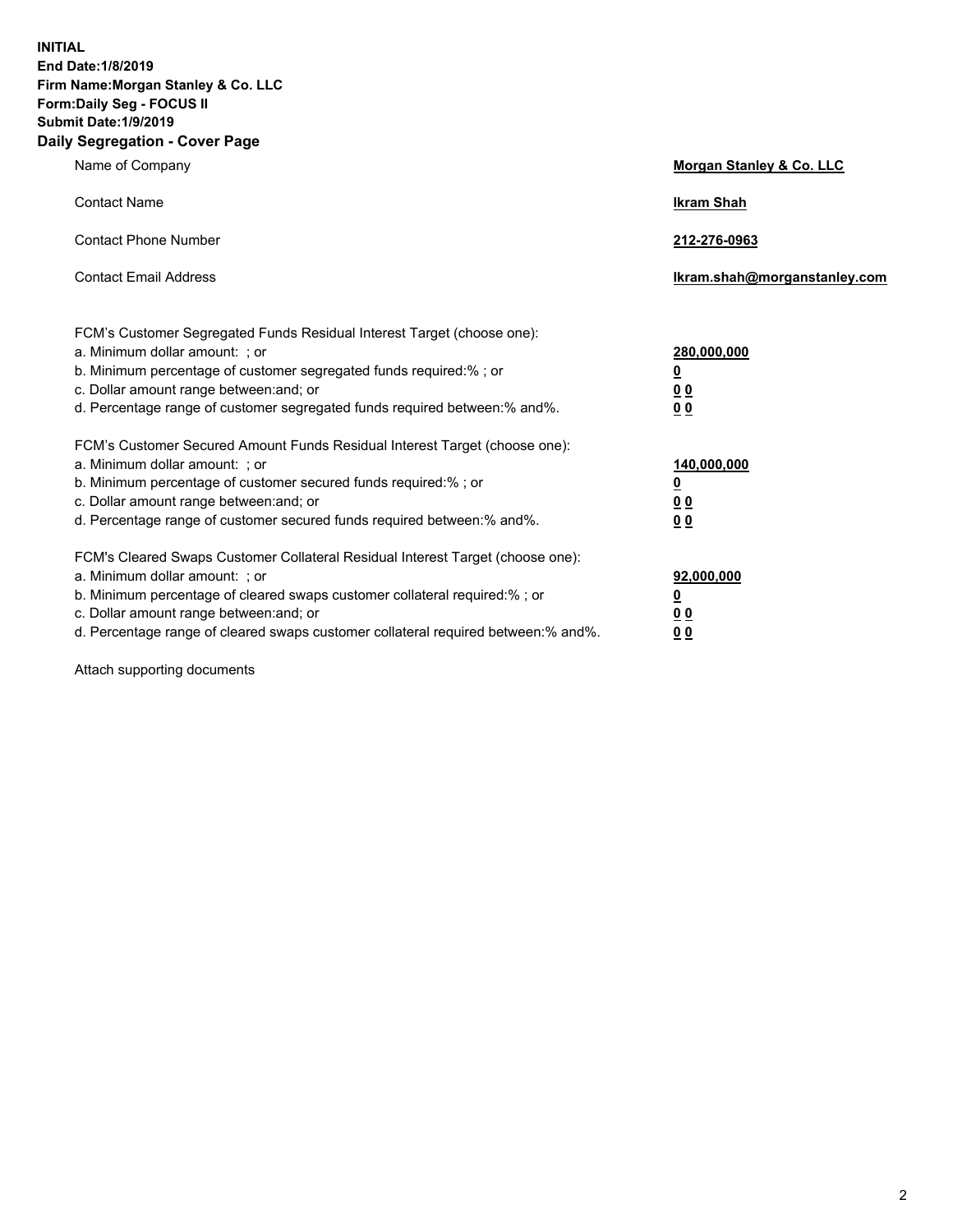|          | <b>INITIAL</b><br>End Date: 1/8/2019<br>Firm Name: Morgan Stanley & Co. LLC<br>Form: Daily Seg - FOCUS II<br><b>Submit Date: 1/9/2019</b><br><b>Daily Segregation - Secured Amounts</b> |                                                                  |
|----------|-----------------------------------------------------------------------------------------------------------------------------------------------------------------------------------------|------------------------------------------------------------------|
|          | Foreign Futures and Foreign Options Secured Amounts                                                                                                                                     |                                                                  |
|          | Amount required to be set aside pursuant to law, rule or regulation of a foreign<br>government or a rule of a self-regulatory organization authorized thereunder                        | $0$ [7305]                                                       |
| 1.       | Net ledger balance - Foreign Futures and Foreign Option Trading - All Customers                                                                                                         |                                                                  |
|          | A. Cash                                                                                                                                                                                 | 3,700,079,115 [7315]                                             |
|          | B. Securities (at market)                                                                                                                                                               | 2,069,661,755 [7317]                                             |
| 2.       | Net unrealized profit (loss) in open futures contracts traded on a foreign board of trade                                                                                               | -496,832,794 [7325]                                              |
| 3.       | Exchange traded options                                                                                                                                                                 |                                                                  |
|          | a. Market value of open option contracts purchased on a foreign board of trade<br>b. Market value of open contracts granted (sold) on a foreign board of trade                          | 4,132,403 [7335]<br>4,890,268 [7337]                             |
| 4.       | Net equity (deficit) (add lines 1.2. and 3.)                                                                                                                                            | 5,272,150,211 [7345]                                             |
| 5.       | Account liquidating to a deficit and account with a debit balances - gross amount                                                                                                       | 174,530,015 [7351]                                               |
|          | Less: amount offset by customer owned securities                                                                                                                                        | -164,934,057 [7352] 9,595,958<br>[7354]                          |
| 6.       | Amount required to be set aside as the secured amount - Net Liquidating Equity<br>Method (add lines 4 and 5)                                                                            | 5,281,746,169 [7355]                                             |
| 7.       | Greater of amount required to be set aside pursuant to foreign jurisdiction (above) or line<br>6.                                                                                       | 5,281,746,169 [7360]                                             |
|          | FUNDS DEPOSITED IN SEPARATE REGULATION 30.7 ACCOUNTS                                                                                                                                    |                                                                  |
| 1.       | Cash in banks                                                                                                                                                                           |                                                                  |
|          | A. Banks located in the United States<br>B. Other banks qualified under Regulation 30.7                                                                                                 | 197,738,901 [7500]<br>962,361,957 [7520] 1,160,100,858<br>[7530] |
| 2.       | Securities                                                                                                                                                                              |                                                                  |
|          | A. In safekeeping with banks located in the United States                                                                                                                               | 205,403,367 [7540]                                               |
|          | B. In safekeeping with other banks qualified under Regulation 30.7                                                                                                                      | 0 [7560] 205,403,367 [7570]                                      |
| 3.       | Equities with registered futures commission merchants                                                                                                                                   |                                                                  |
|          | A. Cash                                                                                                                                                                                 | 6,631,680 [7580]                                                 |
|          | <b>B.</b> Securities                                                                                                                                                                    | $0$ [7590]                                                       |
|          | C. Unrealized gain (loss) on open futures contracts<br>D. Value of long option contracts                                                                                                | $-15,253$ [7600]<br>$0$ [7610]                                   |
|          | E. Value of short option contracts                                                                                                                                                      | 0 [7615] 6,616,427 [7620]                                        |
| 4.       | Amounts held by clearing organizations of foreign boards of trade                                                                                                                       |                                                                  |
|          | A. Cash                                                                                                                                                                                 | $0$ [7640]                                                       |
|          | <b>B.</b> Securities                                                                                                                                                                    | $0$ [7650]                                                       |
|          | C. Amount due to (from) clearing organization - daily variation                                                                                                                         | $0$ [7660]                                                       |
|          | D. Value of long option contracts                                                                                                                                                       | $0$ [7670]                                                       |
| 5.       | E. Value of short option contracts                                                                                                                                                      | 0 [7675] 0 [7680]                                                |
|          | Amounts held by members of foreign boards of trade<br>A. Cash                                                                                                                           | 2,733,209,081 [7700]                                             |
|          | <b>B.</b> Securities                                                                                                                                                                    | 1,864,258,387 [7710]                                             |
|          | C. Unrealized gain (loss) on open futures contracts                                                                                                                                     | -496,817,540 [7720]                                              |
|          | D. Value of long option contracts                                                                                                                                                       | 4,132,403 [7730]                                                 |
|          | E. Value of short option contracts                                                                                                                                                      | -4,890,268 [7735] 4,099,892,063                                  |
|          |                                                                                                                                                                                         | [7740]                                                           |
| 6.<br>7. | Amounts with other depositories designated by a foreign board of trade                                                                                                                  | $0$ [7760]                                                       |
| 8.       | Segregated funds on hand<br>Total funds in separate section 30.7 accounts                                                                                                               | $0$ [7765]<br>5,472,012,715 [7770]                               |
| 9.       | Excess (deficiency) Set Aside for Secured Amount (subtract line 7 Secured Statement<br>Page 1 from Line 8)                                                                              | 190,266,546 [7380]                                               |
|          |                                                                                                                                                                                         |                                                                  |

- 10. Management Target Amount for Excess funds in separate section 30.7 accounts **140,000,000** [7780]
- 11. Excess (deficiency) funds in separate 30.7 accounts over (under) Management Target **50,266,546** [7785]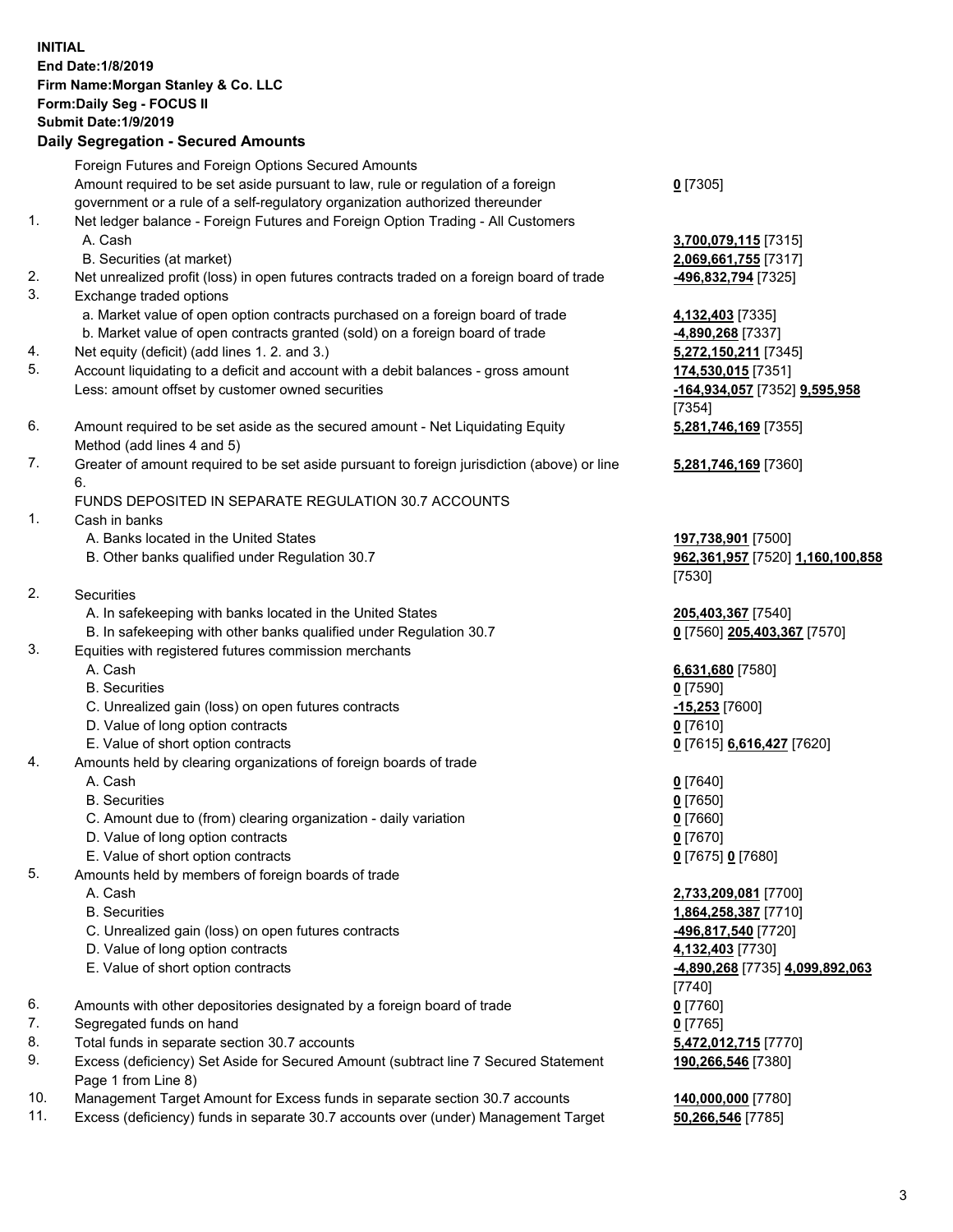**INITIAL End Date:1/8/2019 Firm Name:Morgan Stanley & Co. LLC Form:Daily Seg - FOCUS II Submit Date:1/9/2019 Daily Segregation - Segregation Statement** SEGREGATION REQUIREMENTS(Section 4d(2) of the CEAct) 1. Net ledger balance A. Cash **8,644,562,440** [7010] B. Securities (at market) **6,157,523,508** [7020] 2. Net unrealized profit (loss) in open futures contracts traded on a contract market **1,948,226,777** [7030] 3. Exchange traded options A. Add market value of open option contracts purchased on a contract market **269,533,802** [7032] B. Deduct market value of open option contracts granted (sold) on a contract market **-351,596,483** [7033] 4. Net equity (deficit) (add lines 1, 2 and 3) **16,668,250,044** [7040] 5. Accounts liquidating to a deficit and accounts with debit balances - gross amount **399,553,133** [7045] Less: amount offset by customer securities **-397,657,125** [7047] **1,896,008** [7050] 6. Amount required to be segregated (add lines 4 and 5) **16,670,146,052** [7060] FUNDS IN SEGREGATED ACCOUNTS 7. Deposited in segregated funds bank accounts A. Cash **4,725,687,971** [7070] B. Securities representing investments of customers' funds (at market) **0** [7080] C. Securities held for particular customers or option customers in lieu of cash (at market) **562,876,035** [7090] 8. Margins on deposit with derivatives clearing organizations of contract markets A. Cash **6,166,488,918** [7100] B. Securities representing investments of customers' funds (at market) **0** [7110] C. Securities held for particular customers or option customers in lieu of cash (at market) **5,594,647,473** [7120] 9. Net settlement from (to) derivatives clearing organizations of contract markets **32,786,935** [7130] 10. Exchange traded options A. Value of open long option contracts **269,533,802** [7132] B. Value of open short option contracts **-351,596,483** [7133] 11. Net equities with other FCMs A. Net liquidating equity **9,226,142** [7140] B. Securities representing investments of customers' funds (at market) **0** [7160] C. Securities held for particular customers or option customers in lieu of cash (at market) **0** [7170] 12. Segregated funds on hand **0** [7150] 13. Total amount in segregation (add lines 7 through 12) **17,009,650,793** [7180] 14. Excess (deficiency) funds in segregation (subtract line 6 from line 13) **339,504,741** [7190]

- 15. Management Target Amount for Excess funds in segregation **280,000,000** [7194]
- 16. Excess (deficiency) funds in segregation over (under) Management Target Amount Excess

**59,504,741** [7198]